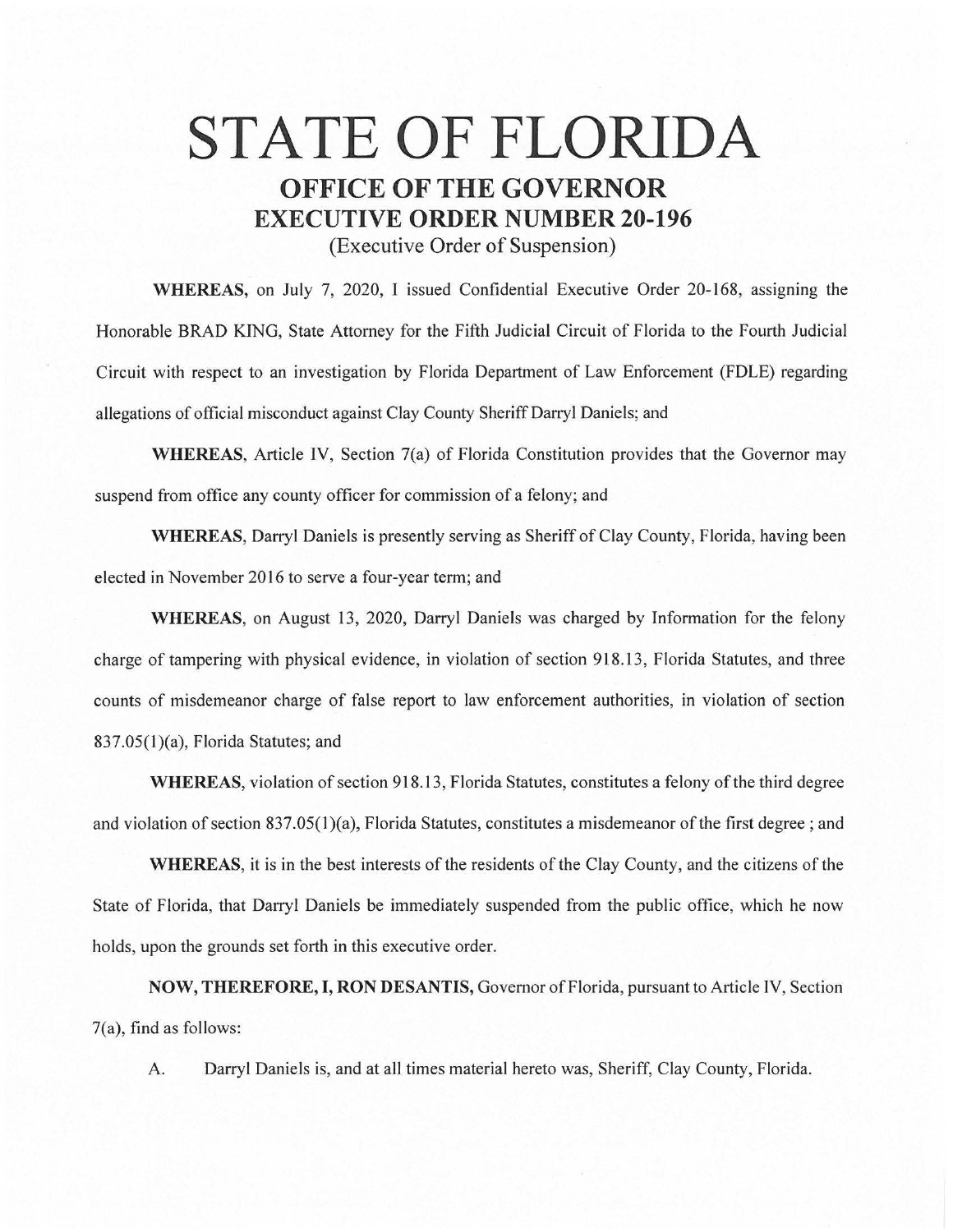- B. The office of Sheriff, Clay County, Florida, is within the purview of the suspension powers of the Governor, pursuant to Article IV, Section 7(a).
- C. The Information alleges that Darryl Daniels has committed felony acts in violation of the Laws of Florida. This suspension is predicated upon the Information which are incorporated as if fully set forth in this Executive Order.

**BEING FULLY ADVISED** in the premises, and in accordance with the Constitution and the Laws of the State of Florida, this Executive Order is issued, effective immediately:

Section 1. Darryl Daniels is suspended from the public office, which he now holds, to wit: Sheriff, Clay County, Florida.

Section 2. Darryl Daniels is prohibited from performing any official act, duty, or function of public office; from receiving any pay or allowance; and from being entitled to any of the emoluments or privileges of public office during the period of this suspension, which period shall be from today, until further Executive Order is issued, or as otherwise provided by law.

Section 3. Executive Order 20-168, which assigned the State Attorney for the Fifth Judicial Circuit to the Fourth Judicial Circuit to represent the State of Florida relating to the Florida Department of Law Enforcement's investigation of Clay County Sheriff Darryl Daniels for allegations of official misconduct, pursuant to section 27.151(3), Florida Statutes, is no longer confidential.



ATTEST:<br>
WWWWWARZEL<br>
SECRETARY OF STATE PL

IN TESTIMONY WHEREOF, I have hereunto set my hand and have caused the Great Seal of the State of Florida to be affixed at the Capital, Tallahassee, Florida, this 14th day of August, 2020.



-, **i** *.:-..* r· **r-·**  第5章 D  $r_{\rm T}$  –  $\overline{5}$  $\mathcal{F}$  $\frac{125}{121}$  **c U1**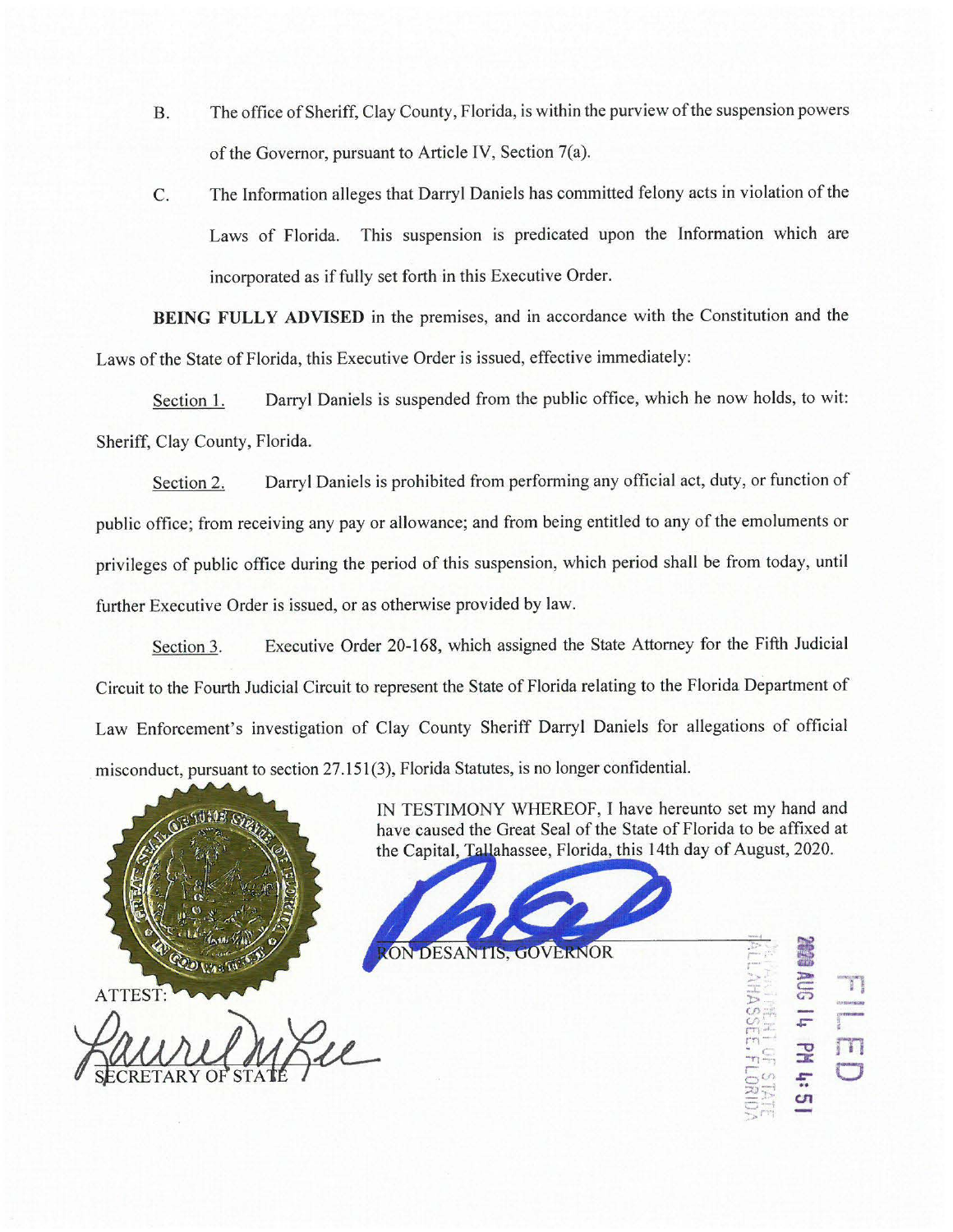IN THE NAME AND BY THE AUTHORITY OF THE STATE OF FLORIDA:

BRAD KING, Assigned State Attorney for the Fourth Judicial Circuit of the State of Florida, in and for Clay County prosecuting for the State of Florida, by and through the undersigned Designated Assistant State Attorney, in the said County, under oath, information makes that: DARRYL R DANIELS (R/G: B/M, DOB: 03/12/1965) in the County of Clay, and the State of Florida, on or about the 6th day of May in the year of Our Lord, twenty-nineteen through the 4th day of June in the year of Our Lord, twentynineteen:

#### **COUNT! TAMPERING WITH PHYSICAL EVIDENCE (F3)**  918.13(1)(a) and 918.13(2)

did alter, destroy, conceal, or remove any record, document, or thing, to-wit: cellular telephone or stored data on cellular telephone, with the purpose to impair its verity or availability in any proceeding or investigation, knowing that a criminal trial or proceeding or an investigation by a duly constituted prosecuting authority, law enforcement agency or grand jury of this state was pending or was about to be instituted, in violation of Florida Statute 918.13(1)(a) and 918.13(2);

### **COUNT** II **FALSE REPORTS TO LAW ENFORCEMENT AUTHORITIES (Ml)**  837.05

and the Designated Assistant State Attorney upon his oath aforesaid, further infonnation makes that DARRYL R DANIELS (R/G: B/M, DOB: 03/12/1965) in the County of Clay, and the State of Florida, on or about the 6th day of May in the year of Our Lord, twenty-nineteen, in the County and State aforesaid did knowingly give false information to a law enforcement officer, to-wit: Deputy Sheriff Christopher Ruby, concerning the alleged commission of a crime, to-wit: stalking, in violation of Florida Statute 837.05;

### **COUNTIII FALSE REPORTS TO LAW ENFORCEMENT AUTHORITIES (Ml)**  837.05

and the DesignatedAssistant State Attorney upon his oath aforesaid, further infonnation makes that DARRYL R DANIELS (R/G: B/M, DOB: 03/12/1965) in the County of Clay, and the State of Florida,

IN THE CIRCUIT COURT OF THE FOURTH JUDICIAL CIRCUIT **1020 AUG** OF THE STATE OF FLORIDA, IN AND FOR CLAY COUNTY  $\approx$   $\approx$ THE STATE OF FLORIDA CASE NO.  $30$  CF 1181  $\overline{c}$  $V$  **INFORMATION**  $\overline{D}V$   $\overline{A}$   $\overline{=}$   $\overline{Q}$  $\Omega$ ,,-- - DARRYL R DANIELS rn .. 7' ,s:- ;;1~ **(./1** 

:Ji:

 $\overline{\phantom{a}}$  $\frac{8}{10}$ ......  $\mathcal{P}$  -r)  $\circ$  $\Omega$ <sup>...</sup>  $\frac{1}{2}$ m rn  $\overline{u}$ .